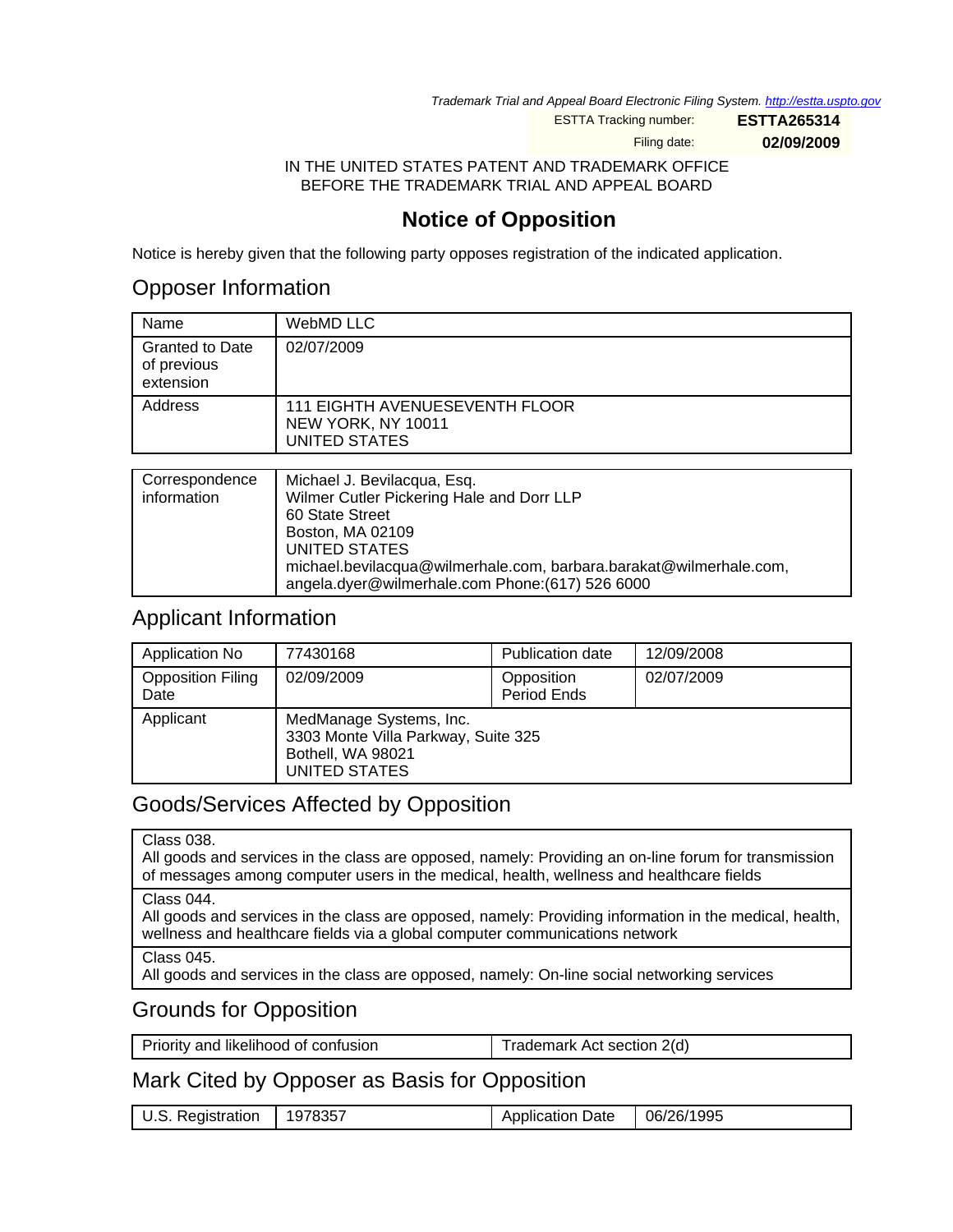| No.                      |                                                                                                                                                                                                                                                                                                                                                                                                                                                                                                                                                                                                                                                                                 |                          |             |
|--------------------------|---------------------------------------------------------------------------------------------------------------------------------------------------------------------------------------------------------------------------------------------------------------------------------------------------------------------------------------------------------------------------------------------------------------------------------------------------------------------------------------------------------------------------------------------------------------------------------------------------------------------------------------------------------------------------------|--------------------------|-------------|
| <b>Registration Date</b> | 06/04/1996                                                                                                                                                                                                                                                                                                                                                                                                                                                                                                                                                                                                                                                                      | Foreign Priority<br>Date | <b>NONE</b> |
| Word Mark                | <b>MED SCAPE</b>                                                                                                                                                                                                                                                                                                                                                                                                                                                                                                                                                                                                                                                                |                          |             |
| Design Mark              |                                                                                                                                                                                                                                                                                                                                                                                                                                                                                                                                                                                                                                                                                 |                          |             |
| Description of<br>Mark   | <b>NONE</b>                                                                                                                                                                                                                                                                                                                                                                                                                                                                                                                                                                                                                                                                     |                          |             |
| Goods/Services           | Class 042. First use: First Use: 1995/04/17 First Use In Commerce: 1995/04/17<br>providing information to assist healthcare providers in improving delivery of<br>patient care in the areas of topical information in the fields of infectious<br>diseases, AIDS, surgery, urology, family medicine, internal medicine, primary<br>care medicine, pediatrics, psychiatry, orthopedics, respiratory diseases,<br>cardiology, pharmacology, nursing, health economics; providing on-line<br>questions for interactive self-assessment, and continuing general and<br>specialized medical education in the above-identified fields, all through the<br>means of a computer network |                          |             |

| Attachments | MEDSPACE NOP.pdf (4 pages)(162978 bytes) |
|-------------|------------------------------------------|

# **Certificate of Service**

The undersigned hereby certifies that a copy of this paper has been served upon all parties, at their address record by First Class Mail on this date.

| Signature | /barbara a. barakat/     |
|-----------|--------------------------|
| Name      | Barbara A. Barakat, Esq. |
| Date      | 02/09/2009               |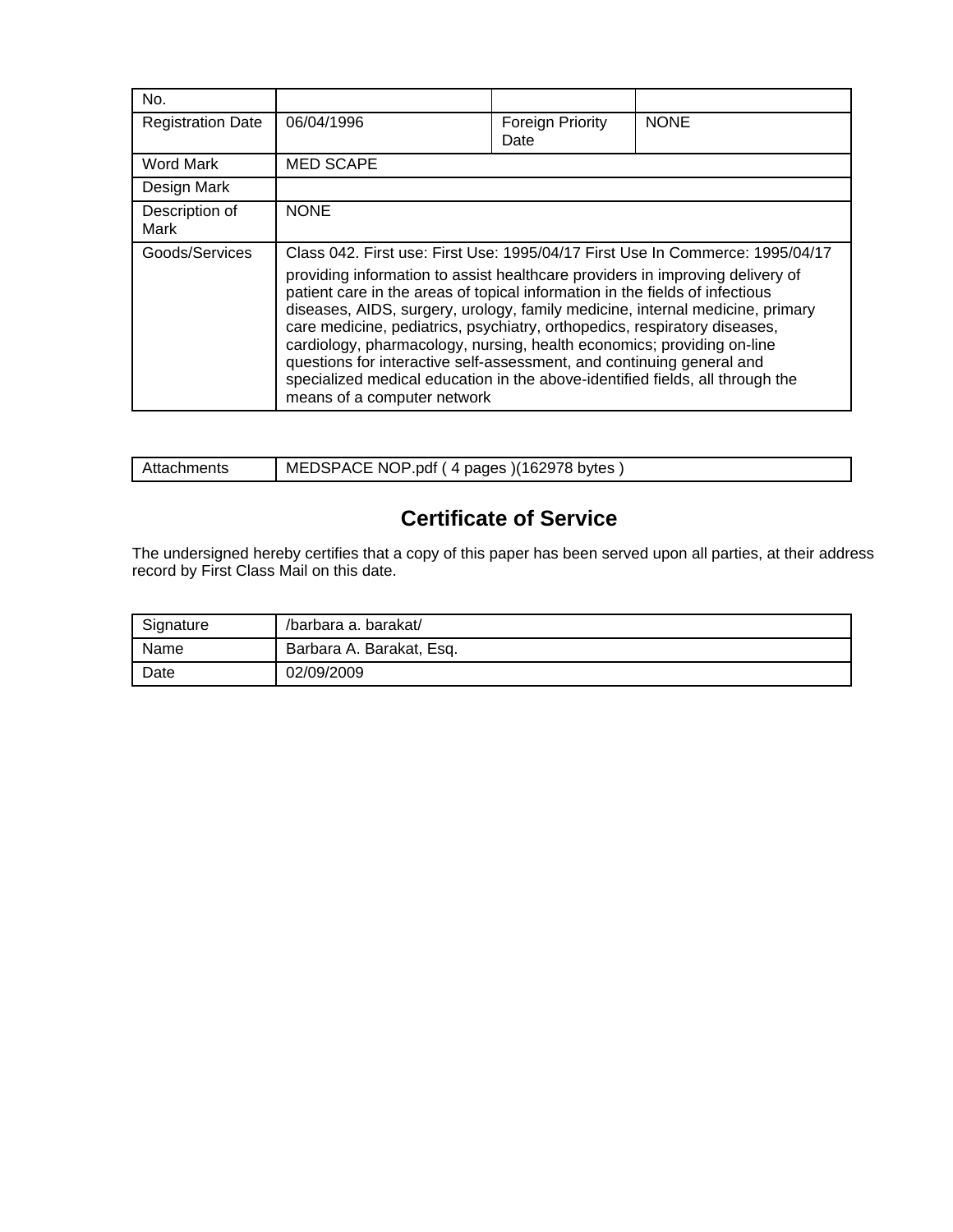#### IN THE UNITED STATES PATENT AND TRADEMARK OFFICE **BEFORE THE TRADEMARK TRIAL AND APPEAL BOARD**

In the matter of Application Serial No. 77/430168

Published in the Official Gazette at TM 185 on December 9, 2008

| WebMD, Inc.,            |  |
|-------------------------|--|
| Opposer                 |  |
| V.                      |  |
| MedManage Systems, Inc. |  |
| Applicant               |  |

Opposition No.

**BOX TTAB/FEE** Commissioner for Trademarks P.O. Box 1451 Alexandria, Virginia 22313-1451

#### NOTICE OF OPPOSITION

WebMD, Inc., a corporation organized and existing under the laws of Georgia, located and doing business at 1175 Peachtree Street, Atlanta, Georgia 30361, believes that it will be damaged by the registration of the trademark "MEDSPACE" as shown in Application Serial No. 77/430168, filed March 24, 2008, by MedManage Systems, Inc. (hereinafter "Applicant"), and hereby opposes the same.

As grounds for opposition, it is alleged that:

1. Applicant seeks registration on the Principal Register of the trademark

"MEDSPACE" for use in connection with providing an on-line forum for transmission of messages among computer users in the medical, health, wellness and healthcare fields, providing information in the medical, health, wellness and healthcare fields via a global computer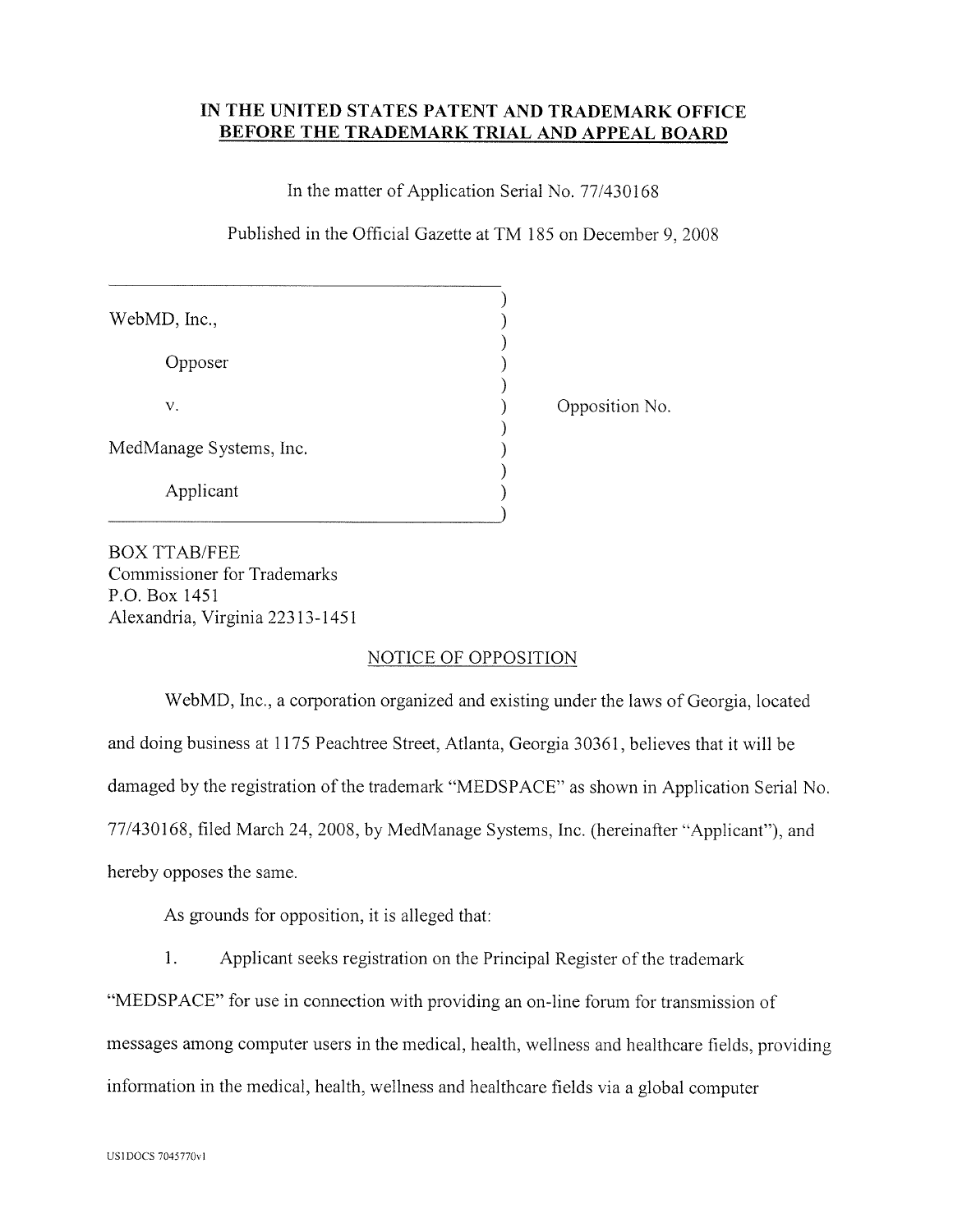communications network and on-line social networking services, as evidenced by the publication of said trademark in the December 9, 2008 issue of the Official Gazette.

 $2.$ Opposer is now, and has been for some time, engaged in providing information, education, journals, databases, training and Internet based on-line forums related to all aspects of health care, including medical conditions, diseases and disorders, medical treatments, wellness and nutrition, health risk assessments, health care provider, physician and hospital rating and referrals, and insurance.

 $\overline{3}$ Opposer and Opposer's predecessor in interest, (hereinafter "Opposer") adopted the mark "MED SCAPE" in connection with health care related services, that is, providing information to assist healthcare providers in improving delivery of patient care in the areas of topical information in the fields of infectious diseases, AIDS, surgery, urology, family medicine, internal medicine, primary care medicine, pediatrics, psychiatry, orthopedics, respiratory diseases, cardiology, pharmacology, nursing, health economics; providing on-line questions for interactive self-assessment, and continuing general and specialized medical education in the above-identified fields, all through the means of a computer network, at least as early as April 17, 1995, and has been using the mark in connection with those services ever since. Such use has been valid and continuous since the date of first use and has not been abandoned.

 $\overline{4}$ . Opposer is the owner of United States registration No. 1978357 for the mark MED SCAPE in connection with the services identified in paragraph 3.

5. Opposer's mark "MED SCAPE" is symbolic of the extensive goodwill and recognition built up by Opposer through continuous use of said mark over a substantial period of time.

 $-2-$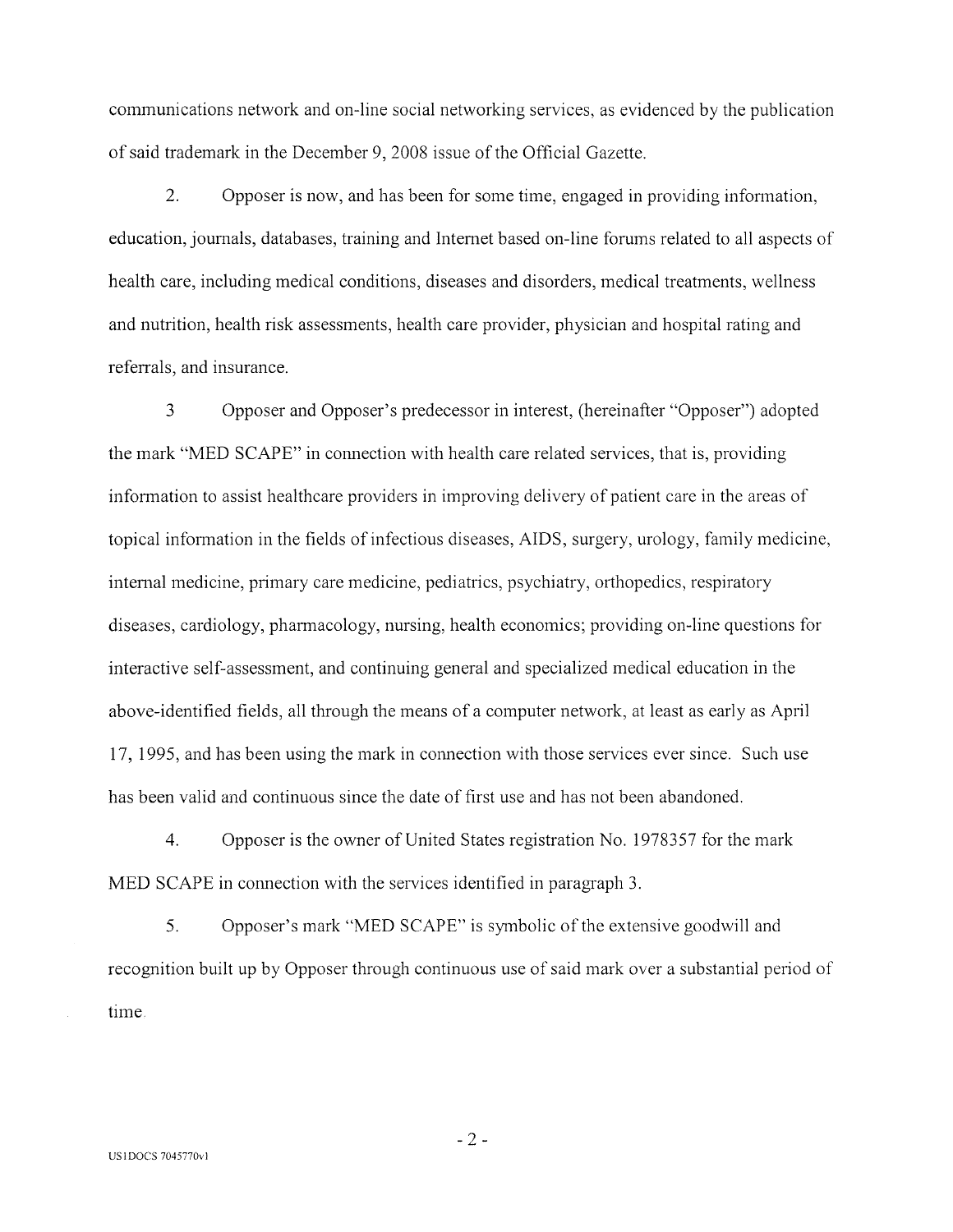6. Opposer has expended considerable effort and expense in promoting its mark "MED SCAPE" and the services provided in connection with such mark, with the result that the purchasing public has come to know, rely upon, and recognize the services of Opposer by such mark. Opposer has exceedingly valuable goodwill established in its mark.

 $7.$ Application Serial No. 77/430168 for registration of the mark "MED SPACE" was filed on March 24, 2008, based upon Applicant's bona fide intent to use said mark. Thus, Opposer actually began using its MED SCAPE mark almost 13 years prior to the filing date of Applicant's application. Opposer's registration for the mark "MED SCAPE" issued almost 12 years prior to the filing date of Applicant's application.

8. Opposer's mark "MED SCAPE" and Applicant's mark "MEDSPACE" are virtually identical, as the first term or syllable in each mark is identical and the second syllable in Applicant's mark merely transposes the letters "C and "P" in the second term in Opposer's mark.

9. The services which are identified in Opposer's registration for its mark are closely related to the services identified in the Applicant's application to register "MEDSPACE," and on information and belief, will be marketed through the same or similar channels of trade or to the same or similar class of consumers.

10. By reason of Opposer's extensive use of the "MED SCAPE" mark, the public will believe that the Applicant's use of its mark "MEDSPACE" is sponsored or approved by Opposer and that the quality of the services bearing the Applicant's mark has been approved and/or maintained by Opposer.

In view of these similarities, Applicant's use of the mark "MEDSPACE" is likely 11. to cause confusion, mistake, or deception with respect to Opposer's mark "MED SCAPE" and to damage the goodwill represented and symbolized by the mark.

 $-3-$